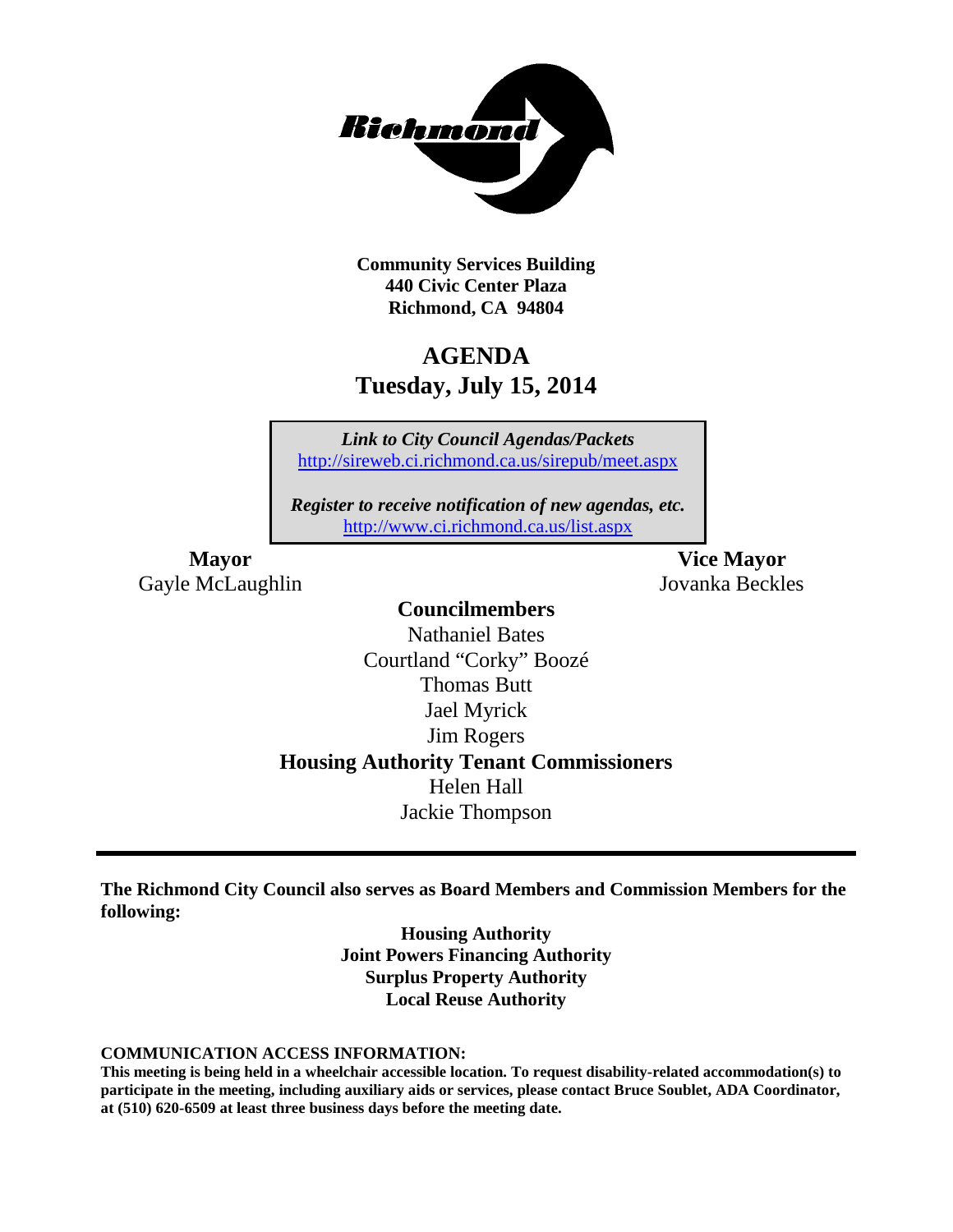# **MEETING PROCEDURES**

The City of Richmond encourages community participation at its City Council meetings and has established procedures that are intended to accommodate public input in a timely and time-sensitive way. As a courtesy to all members of the public who wish to participate in City Council meetings, please observe the following procedures:

**PUBLIC COMMENT ON AGENDA ITEMS:** Anyone who desires to address the City Council on items appearing on the agenda must complete and file a pink speaker's card with the City Clerk **prior** to the City Council's consideration of the item. Once the City Clerk has announced the item and discussion has commenced, no person shall be permitted to speak on the item other than those persons who have submitted their names to the City Clerk. Your name will be called when the item is announced for discussion. **Each speaker will be allowed TWO (2) MINUTES to address the City Council on NON-PUBLIC HEARING items listed on the agenda.**

**OPEN FORUM FOR PUBLIC COMMENT:** Individuals who would like to address the City Council on matters not listed on the agenda or on **Presentations, Proclamations and Commendations, Report from the City Attorney, or Reports of Officers** may do so under Open Forum. All speakers must complete and file a pink speaker's card with the City Clerk **prior** to the commencement of Open Forum. **The amount of time allotted to individual speakers shall be determined based on the number of persons requesting to speak during this item. The time allocation for each speaker will be as follows: 15 or fewer speakers, a maximum of 2 minutes; 16 to 24 speakers, a maximum of 1 and one-half minutes; and 25 or more speakers, a maximum of 1 minute.**

### **SPEAKERS ARE REQUESTED TO OCCUPY THE RESERVED SEATS IN THE FRONT ROW BEHIND THE SPEAKER'S PODIUM AS THEIR NAME IS ANNOUNCED BY THE CITY CLERK.**

**CONSENT CALENDAR:** Consent Calendar items are considered routine and will be enacted, approved or adopted by one motion unless a request for removal for discussion or explanation is received from the audience or the City Council. A member of the audience requesting to remove an item from the Consent Calendar must first complete a speaker's card and discuss the item with a City staff person prior to filing the card with the City Clerk and **prior to the City Council's consideration of Agenda Review.** An item removed from the Consent Calendar may be placed anywhere on the agenda following the City Council's agenda review.

Any law enforcement officer on duty or whose service is commanded by the presiding officer shall be Sergeant-at-Arms of the Council meetings. He/she, or they, shall carry out all orders and instructions given by the presiding officer for the purpose of maintaining order and decorum at the Council meetings (City Council Rules of Procedure and Order Section III F, RMC Section 2.12.030).

**\*\*\*\*\*\*\*\*\*\*\*\*\*\*\*\*\*\*\*\*\*\*\*\*\*\*\*\*\*\*\*\*\*\*\*\*\*\*\*\*\*\*\*\*\*\*\*\*\*\*\*\*\*\*\*\*\*\***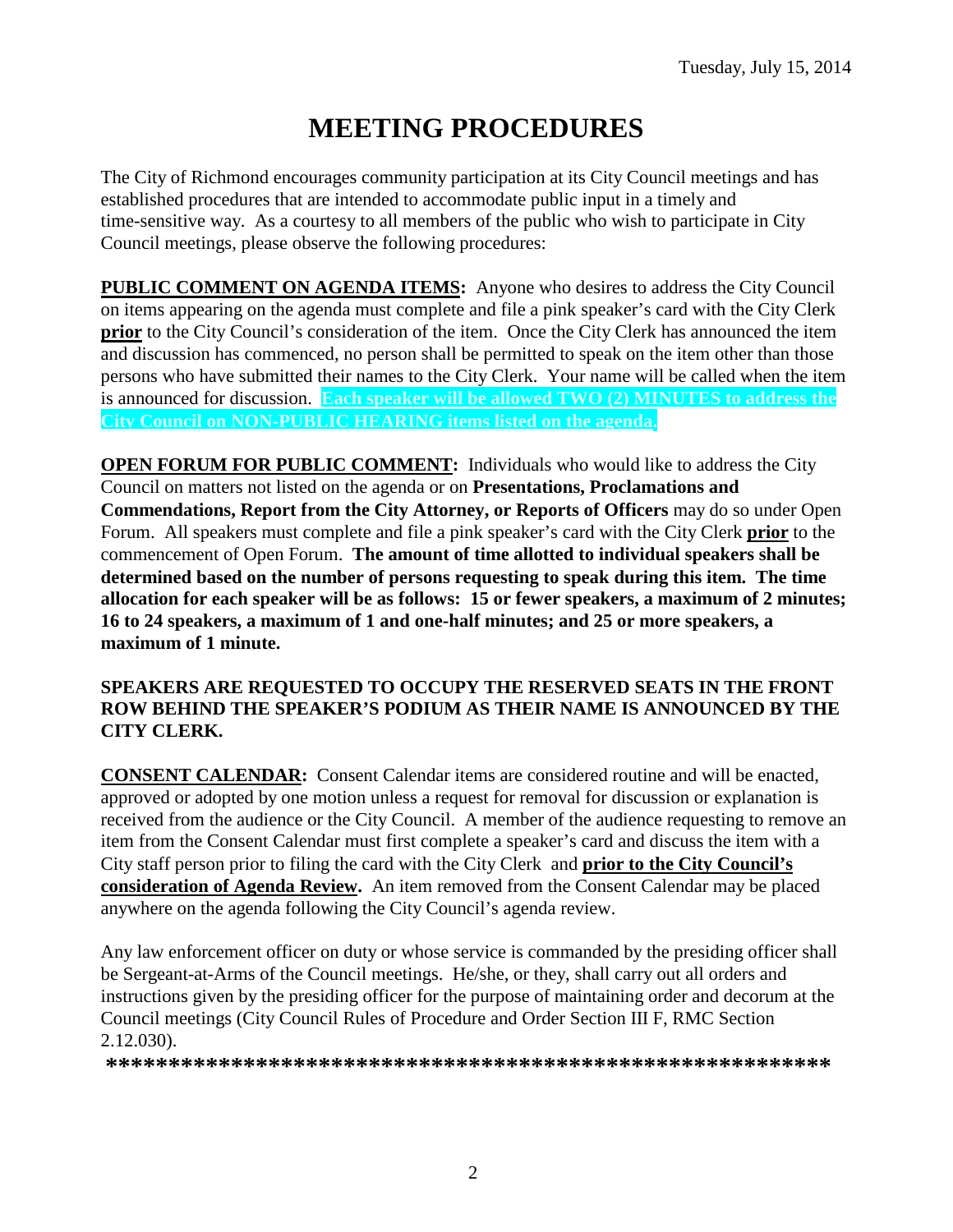## **OPEN SESSION TO HEAR PUBLIC COMMENT ON CLOSED SESSION ITEMS**

5:00 p.m.

### **A. ROLL CALL**

**B. PUBLIC COMMENT**

### **C. ADJOURN TO CLOSED SESSION**

### **CLOSED SESSION**

Shimada Room of the Community Services Building

#### **A. CITY COUNCIL**

**A-1.** CONFERENCE WITH LEGAL COUNSEL - EXISTING LITIGATION (Subdivision [a] of Government Code Section 54956.9):

Parish vs. City of Richmond

**A-2.** CONFERENCE WITH LEGAL COUNSEL - ANTICIPATED LITIGATION (Significant exposure to litigation pursuant to Subdivision (b) of Government Code Section 54956.9):

Four cases

**A-3.** CONFERENCE WITH REAL PROPERTY NEGOTIATOR (Government Code Section 54956.8):

> Property: Port of Richmond Terminal One Agency negotiator: Bill Lindsay Negotiating party: Terminal One Development LLC Under negotiation: Price and terms of payment

**A-4.** CONFERENCE WITH LABOR NEGOTIATORS (Government Code Section 54957.6):

> Agency designated representatives: Bill Lindsay, Lisa Stephenson, and Bruce Soublet

Employee organizations: Service Employees International Union (SEIU, Local 1021); International Federation of Professional and Technical Employees (Local 21); Richmond Police Officers Association (RPOA); Richmond Police Management Association (RPMA); Richmond International Association of Firefighters (IAFF, Local 188); and Richmond Fire Management Association (RFMA).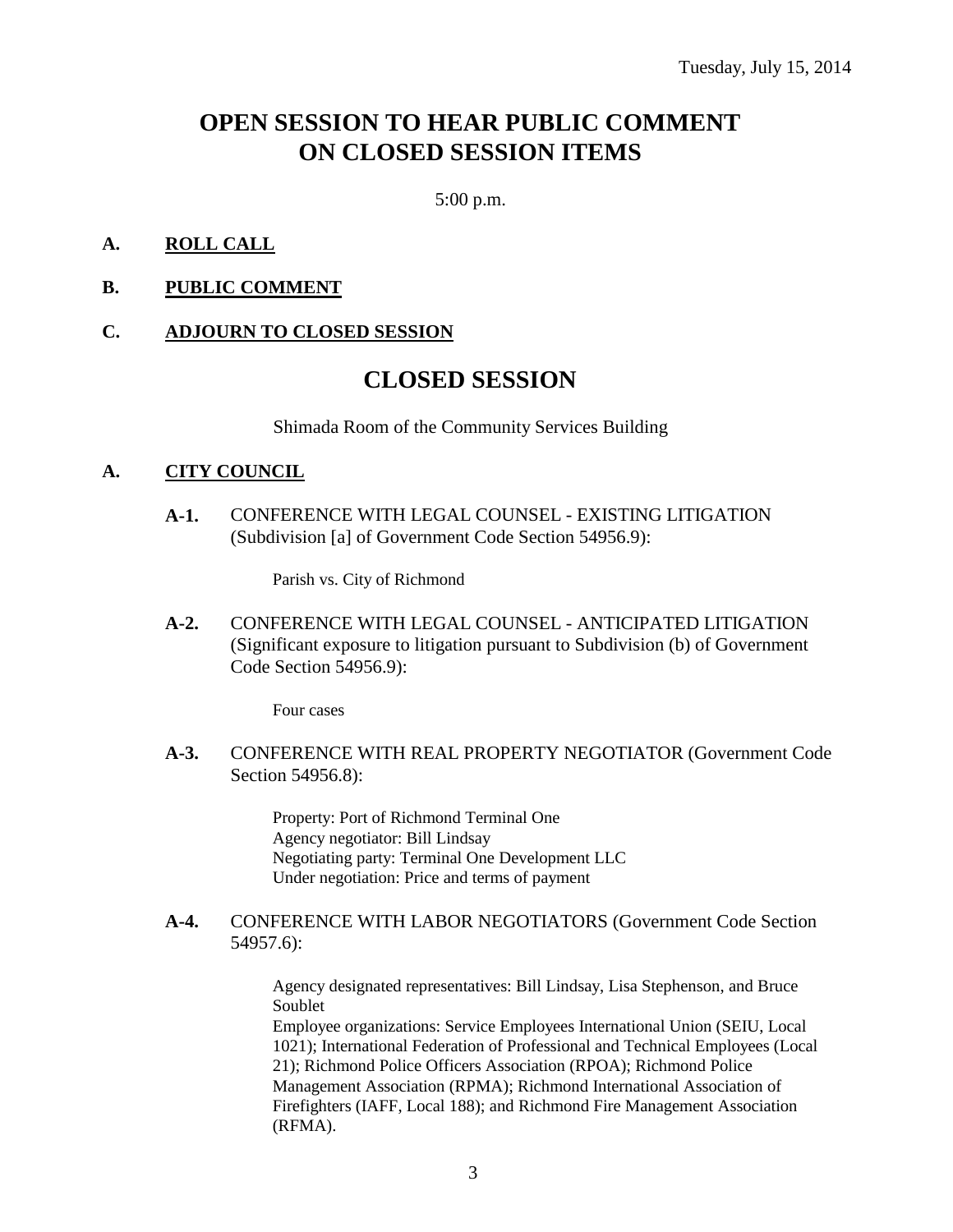## **MEETING OF THE SUCCESSOR AGENCY TO THE RICHMOND COMMUNITY REDEVELOPMENT AGENCY AND RICHMOND CITY COUNCIL**

6:30 p.m.

- **A. PLEDGE TO THE FLAG**
- **B. ROLL CALL**
- **C. STATEMENT OF CONFLICT OF INTEREST**
- **D. AGENDA REVIEW**
- **E. REPORT FROM THE CITY ATTORNEY OF FINAL DECISIONS MADE DURING CLOSED SESSION**
- **F. OPEN FORUM FOR PUBLIC COMMENT**

### **G. SUCCESSOR AGENCY TO THE RICHMOND COMMUNITY REDEVELOPMENT AGENCY CONSENT CALENDAR**

**G-1.** ADOPT a resolution authorizing the housing director to negotiate and execute an ERN with: (1) Miraflores Community Devco., LLC (MCD) for the purchase and development of market-rate homeownership units on a 7+ acre portion of the Miraflores Housing Development site located at South 47th Street and Florida Avenue (Site); and (2) Community Housing Corporation of North Richmond (CHDC) and Eden Housing Inc. (Eden) for the development of affordable senior housing rental units on a 1.5 acre portion of the Site - Housing and Community Development Department (Patrick Lynch 307-8140).

### **H. CITY COUNCIL CONSENT CALENDAR**

- **H-1.** APPROVE an amendment to the lease agreement with Open Water Partners, LLC for use of Port property at 1319 Canal Boulevard at the Point Portrero Marine Terminal, extending the term to June 30, 2017, and increasing the lease payment amount to \$3,750 per month, to be indexed over the lease term by the change in the Consumer Price Index (CPI) - Port Department (Jim Matzorkis 215-4600).
- **H-2.** APPROVE a grant-funded contract with the Laborers' Community Service and Training Foundation to provide a series of three Multi-Craft Core Curriculum (MC3) training cohorts including an industry recognized certification at the RichmondBUILD Academy. The contract term will be September 2, 2014, through June 30, 2016, in an amount not to exceed \$40,000 - Employment and Training Department (Sal Vaca/Fred Lucero 307-8023).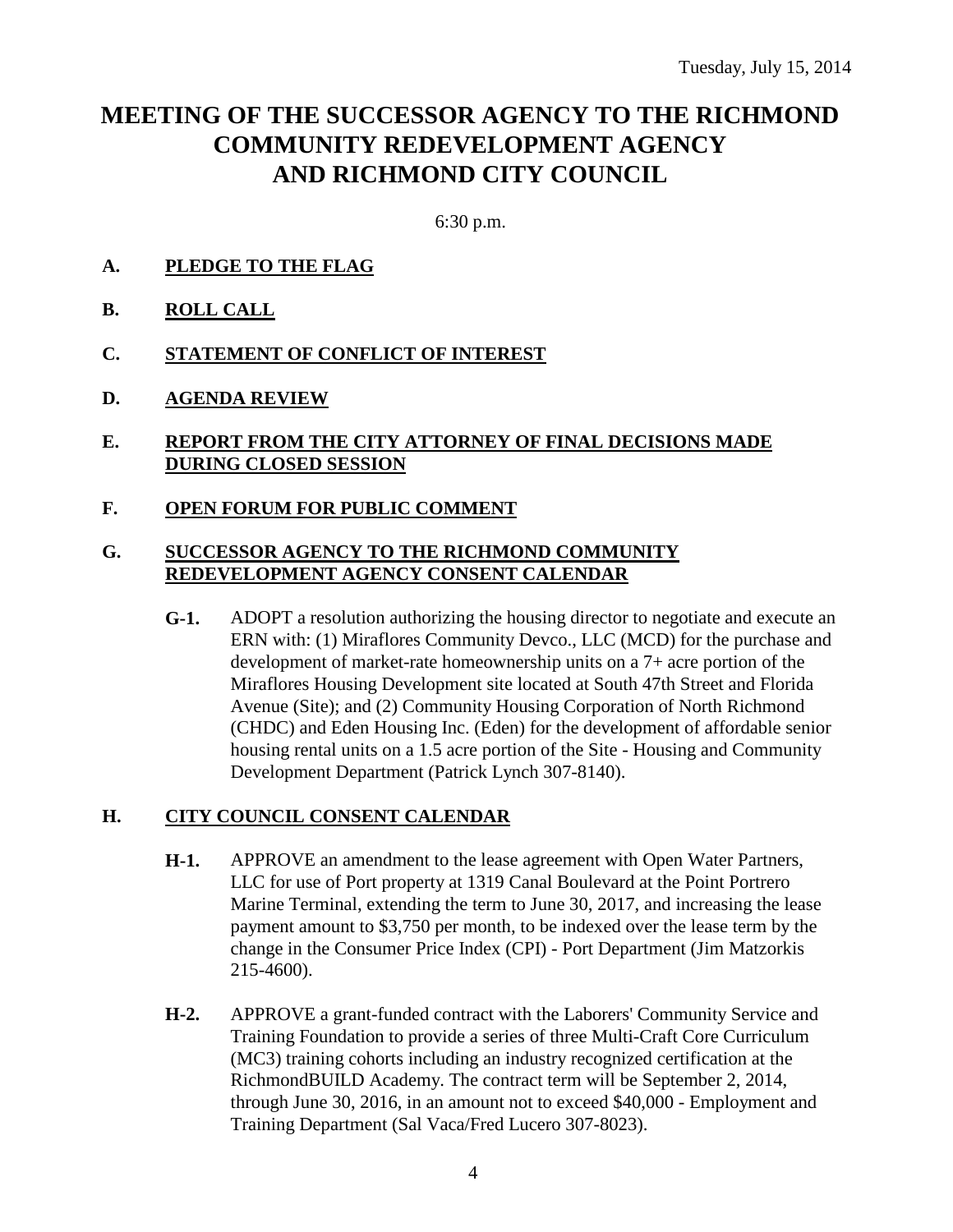- **H-3.** APPROVE a grant-funded contract with Civicorps Schools to provide recruitment, referral and promotional services in support of the Proposition 39 Clean Energy Job Creation Program for RichmondBUILD and its grant partners. The contract term will be September 2, 2014, through June 30, 2016, in an amount not to exceed \$25,000 - Employment and Training Department (Sal Vaca/Fred Lucero 307-8023).
- **H-4.** APPROVE a contract with Donnoe & Associates to develop and administer promotional examinations for Police Sergeant and Police Lieutenant positions in an amount not to exceed \$22,000 for a term of July 15, 2014, to June 30, 2015 - Human Resources Management Department ( Lisa Stephenson 620-6600).
- **H-5.** APPROVE a five-year contract with RouteMatch to continue providing customer support for scheduling and hardware for the R-Transit (paratransit) Program in an amount not to exceed \$101,874 (This item was not reviewed by the Finance Committee as it is time sensitive) - City Manager's Office (Bill Lindsay 620- 6976).
- **H-6.** AUTHORIZE the Library and Cultural Services Director to ACCEPT a donation from the Richmond Public Library Foundation (RPLF) in the amount of \$68,000; APPROVE the purchase and outfitting of a Library Book Van to provide library outreach services to the community; and APPROVE an amendment to the Fiscal Year 2014-15 Library Fund revenue and expenditures - Library and Cultural Services (Katy Curl 620-6554).
- **H-7.** ADOPT a resolution to amend the Port of Richmond Tariff FMC No. 3 reflecting a 1.8% increase in tariff rates as adopted by the California Association of Port Authorities (CAPA) Tariffs and Practices Committee Members - Port Department (Jim Matzorkis 215-4600).
- **H-8.** APPROVE the Land Disposition Agreement (LDA) with Terminal One Development, LLC (Suzhou Weibang Property Management, LLC) regarding the disposition of the Terminal One property (Approval of the LDA does not constitute City Council approval of the project; the proposed development plan must be finalized by the Developer; an Environmental Impact Report (EIR) must also be prepared and certified prior to approval of a final development plan) - City Manager's Office (Bill Lindsay 620-6512).
- **H-9.** INTRODUCE an ordinance (first reading) establishing certain fees for the proposed Master Fee Schedule (A resolution setting the dollar amount for the new fees and adjusting the dollar amount for current fees will be presented concurrent with the second reading of the ordinance) - Finance Department (James Goins 620-6740).
- **H-10.** APPROVE the minutes of the May 13, 2014, Special City Council Meeting City Clerk's Office (Diane Holmes 620-6513).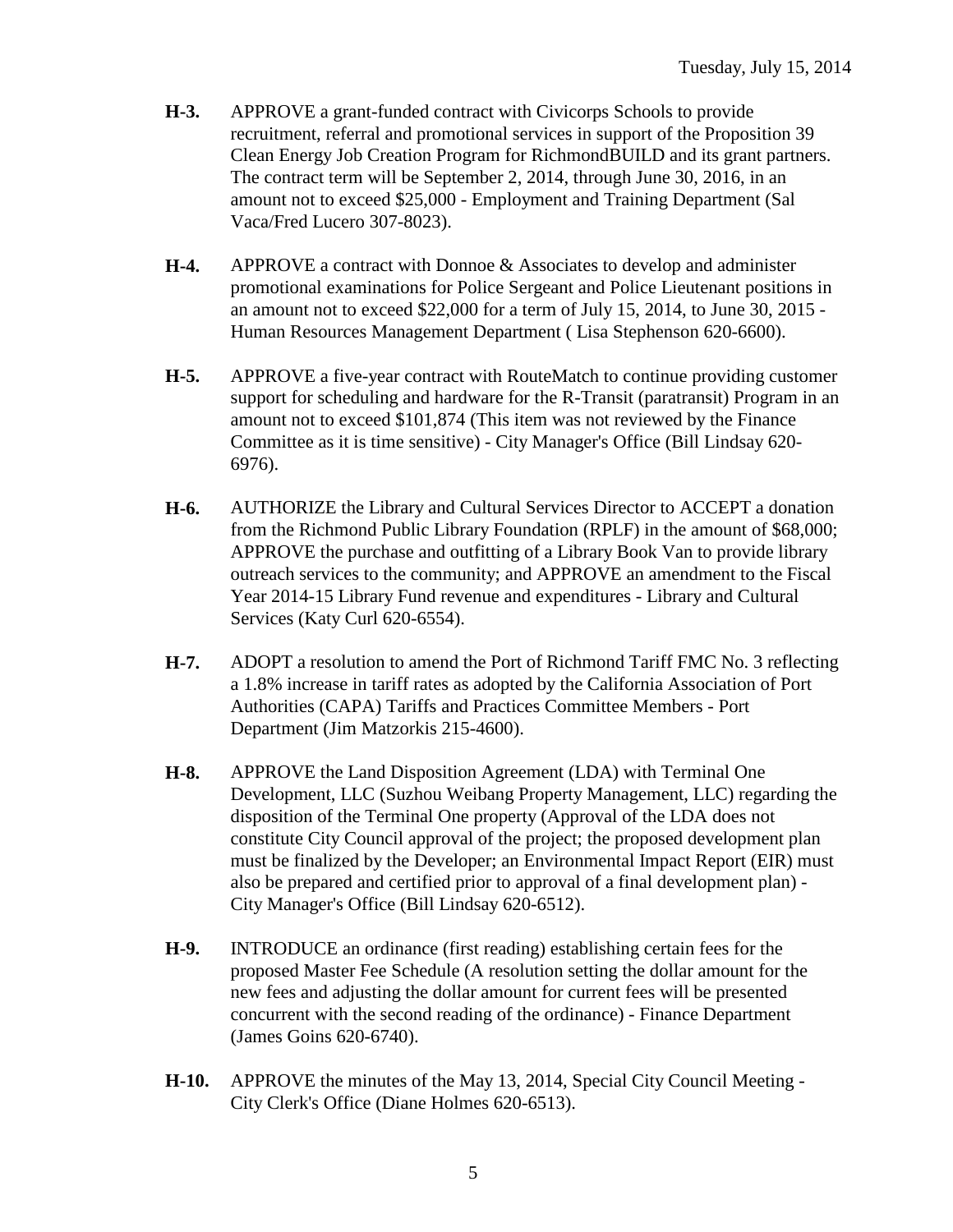- **H-11.** APPROVE a contract with Courtyard by Marriott Richmond/Berkeley to provide meeting space and catering services for firefighter interviews in an amount not to exceed \$21,700 for a term beginning July 14, 2014, and ending on July 31, 2014 - Human Resources Management Department (Lisa Stephenson/Donna Newton 620-6600).
- **H-12.** APPROVE a two-year contract with United Site Services, Inc. to provide and service portable toilets in an amount not to exceed \$36,000 and for a term from July 1, 2014, to June 30, 2016 - Public Works Department (Yader A. Bermudez 231-3008).
- **H-13.** APPROVE a legal services agreement with Trisha A. Aljoe in the amount of \$175,000 to provide continued legal services with respect to the Police Department in connection with Code Enforcement activities, drug house abatement matters, and general legal matters. The term of the contract shall be July 1, 2014, through June 30, 2015 (This items was not reviewed by the Finance Committee as it is time sensitive) - Police Department (Chief Chris Magnus 620- 1802).
- **H-14.** ADOPT an ordinance (second reading) setting the tax rate for the Tax Override Pension Fund for Fiscal Year 2013-2014 at 0.14% - Finance Department (James Goins 620-6740).
- **H-15.** RECEIVE a monthly report on the Richmond Municipal Sewer District for June 2014 - Engineering Services Department (Chad Davisson 620-5486).
- **H-16.** APPROVE the following appointments and re-appointments: Police Commission: Glen Stephenson, re-appointment, term ending November 1, 2015; Commission on Aging: Christine Caldwell, incumbent, term ending May 19, 2016; Arts & Culture Commission: Maryann Maslan, new appointment, term ending January 31, 2018; Planning Commission: Roberto Reyes, incumbent, term ending June 30, 2016; Ben Choi, incumbent, term ending June 30, 2016; Melvin Willis, incumbent, term ending June 30, 2016; Andrew Butt, incumbent, term ending June 30, 2016; Human Rights and Human Relations Commission: Crystal Johnson, new appointment, term ending March 30, 2017; Texanita Bluitt, new appointment, term ending March 30, 2017; Revolving Loan Fund: Vivian Rahwanji, new appointment, no term expiration - Mayor McLaughlin (620- 6503).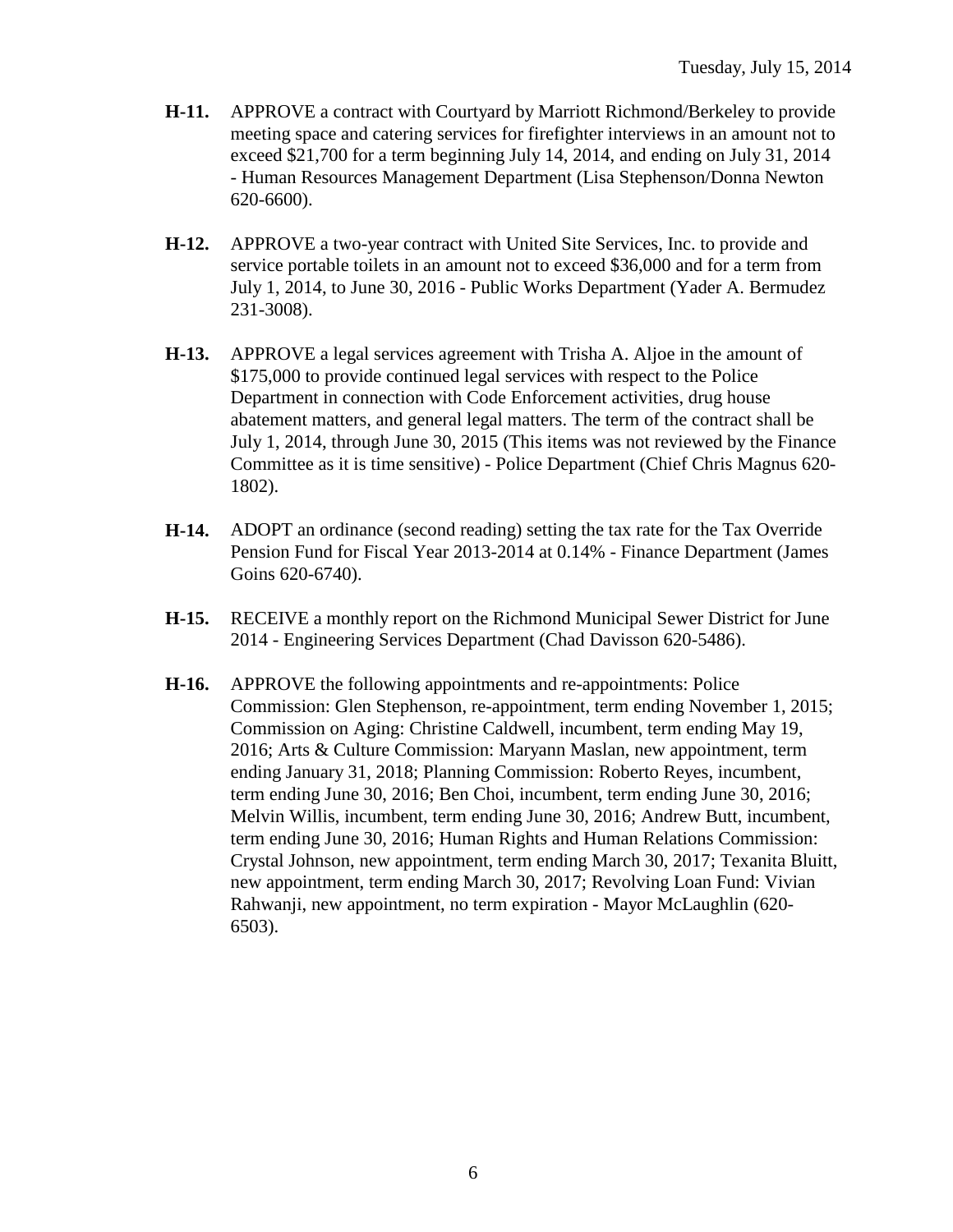### **I. ITEMS CONTINUED FROM PREVIOUS MEETINGS - NOT EARLIER THAN 7:00 P.M.**

### **Continued Consent Calendar Items**

- **I-2.** APPROVE the 2014/2015 North Richmond Waste and Recovery Mitigation Fee Expenditure Plan that specifies the activities and the revenue to support those activities from July 1, 2014, through June 30, 2015, as recommended by the North Richmond Waste and Recovery Mitigation Fee Joint Expenditure Planning Committee - City Manager's Office (Bill Lindsay 620-6512/Lori Reese-Brown 620-6869). **This item was continued from the June 24 and July 1, 2014, meetings for Council deliberation and determination only.**
- **I-3.** ADOPT a resolution authorizing the city manager and police chief to execute recurring contracts for Fiscal Years 2014-2015, 2015-2016 and 2016-2017 with Contra Costa County and the State of California at an aggregate annual amount of \$551,000. The execution of these contracts shall not exceed the limits as set forth: Services contracted with Contra Costa County include the following: California Law Enforcement Telecommunication System (CLETS) - \$10,000; California Identification Division (CAL ID) - \$119,000; Automated Regional Information Exchange System (ARIES) - \$40,000; All County Criminal Justice Information System (ACCJIN) - \$20,000; Martinez Detention Facility intake fees - \$30,000; Alcohol and toxic drug screening and analysis - \$250,000; Sexual Assault Response Team (SART) examinations - \$40,000; Annual jail inspection and audit - \$18,000; Coroner and Gunshot Residue (GSR) examination and analysis - \$10,000; Out of state inmate extradition - \$4,000. The State of California contracted service includes all Live Scan fingerprinting - \$10,000 - Police Department (Chief Chris Magnus 621-1802). **This item was continued from the July 1, 2014, meeting.**
- **I-4.** ADOPT a resolution allowing the City of Richmond to levy an assessment on properties subject to assessment under the Downtown Richmond Property and Business Improvement District (DRPBID) and place this levy on the annual 2014-2015 property tax rolls - City Manager's Office (Bill Lindsay/Janet Johnson 620-6512). **This item was continued from the July 1, 2014, meeting.**
- **I-5.** APPROVE the following appointments and re-appointments to the City of Richmond Boards and Commissions: Richmond Housing Advisory Commission: Dolores Johnson, new appointment, completing an unexpired term ending November 1, 2014; Alicia Carillo, new appointment, completing an unexpired term ending November 1, 2015; Planning Commission: Marilyn Langlois, incumbent, term ending June 30, 2016; Economic Development Commission: Sandra Naylor, new appointment, term ending March 30, 2017; Richmond Arts and Culture Commission: Jenny Balisle, new appointment, term ending January 31, 2018 - Mayor's Office (Gayle McLaughlin 620-6503). **This item was continued from the July 1, 2014, meeting.**